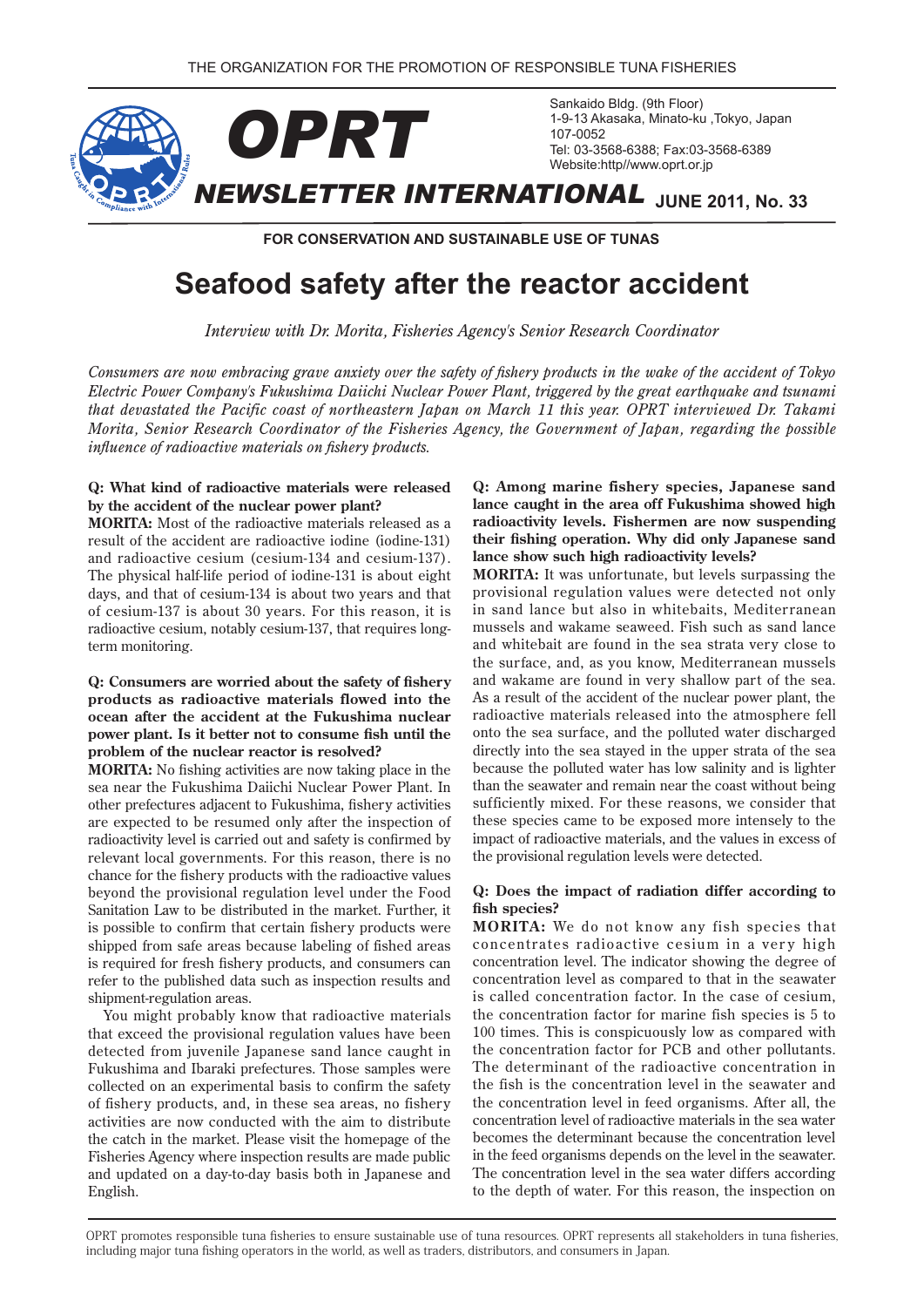radioactive materials in fishery products is carried out by collecting samples by stratum, i.e. surface stratum, mid-<br>layer stratum and bottom stratum.

### **Q:** There is a concern that radioactive materials might concentrate through the food chain. Is it better not to eat large-size fish?

**MORITA:** Even for large-size fish which are in the upper class of the food chain, the concentration level of radioactive cesium in the body is up to about 100 times. If the concentration level in the seawater returns to hormal, cesium will never continue to accumulate at high concentration level within the fish body over a long span of time (the concentration level of cesium in the fish body is reduced by half in about 50 days). This is because cesium, like potassium (element found abundantly in vegetables and fruits), enters into the fish body from the mouth of fish and tends to be emitted from the body through the gills or in the form of urine.

#### **Q:** Does radioactive materials taken into fish body continue to stay there?

MORITA: As I said earlier, cesium, like potassium, enters from the mouth of fish and is emitted from the body through the gills or as urine. For this reason, even for tunas having a long life span, radioactive materials do not stay within the body and come to have higher concentration levels.

### **Q:** There is a concern that radioactive materials released into the sea will continue to adversely affect fishery resources. What do you think of this **?concern**

**MORITA:** The determinant of radioactivity concentration level in fish body is the radioactivity concentration level in the seawater. In other words, if the concentration level of radioactive materials in the seawater is reduced, then the level in fishery products also decreases. The radioactive materials released into the sea are dispersed and diluted because there is an enormous volume of seawater and there are sea currents. Further, when massive amount of radioactive materials enter into the sea water, they are accumulated on the sea bottom after being condensed and sinking or attaching to suspended matters. For this reason, the concentration level in the seawater is gradually reduced, giving lesser impact to fishery products.

### **Q: What kind of measures is the Japanese** government taking to ensure the safety of fishery products against radioactive materials?

**MORITA:** The government is sorting out the species subject to inspection, by taking the situation of fishing ground formation into consideration, and is conducting inspection once in a week as a general rule at major landing ports. The results of the concentration level measurement of radioactive materials are made public from time to time. In the days ahead, fishing grounds will be formed in the area off Fukushima, along with the northward movement of fish schools in the offshore area. The government and fishermen's association will carry out inspection in these areas before the fishing operation starts, and the association will begin fishing activities only after confirming the safety. Further, in case inspection results that exceed the provisional regulation values are obtained, the government will request related fishers to refrain from fishing for some time in the relevant fishing grounds near the area where such results were obtained. In this way, the government will ensure the safety of fishery products in the future, by carrying out radioactive inspection of fishery products and implementing restraint of operation when necessary.

### **Q:** To conclude this interview, is it all right to say that we can consume safely the fish now being sold in the market?

**MORITA:** As I have stated in the foregoing, we can consume fish safely because no fishery products having values surpassing the provisional regulation levels are distributed in the market.

Dr. Morita specializes in marine biology and environmental radioactivity. He worked on these fields in National Research Institute of Fisheries Science. Fisheries Research Agency of Japan, Scripps Institute of Oceanography University of California San Diego and Oregon Health and Science University. Based on his knowledge and experience, he is now at the front line to cope with the accident in Fisheries Agency.]

### **(Note) Provisional Regulation Values:**

For the purpose to ensure people's health, the Ministry of Health, Labour and Welfare established the indicator values provided by the Nuclear Safety Commission as Provisional Regulation Values (PRVs). The Japanese government is extending the administrative guidance regarding the sale of the foods exceeding PRV levels so that they may not be .consumed

### **Editor's comment**

**On March 11, 2011, the Great Earthquake occurred** *along the Pacific coast of Northeastern Japan – commonly known as Sanriku region, which has one of the richest offshore fishing grounds in the world. With bountiful marine resources, fisheries have naturally developed to become an important industry for the region. The earthquake*  $subsequently$  *triggered massive tsunami. Fishing ports. fishing vessels and aquaculture facilities were swept away* by the giant waves, and land-based processing plants and *markets and other distribution centers were completely .destroyed*

*Even a more serious problem is the outbreak of accident at the nuclear power plant. It became impossible to cool off the nuclear reactor as all the electric power sources were cut off by the quake and tsunami, and radioactive substances leaked into the surrounding environment, including the sea. Every effort is now being made to cope with the problem caused by the crippled nuclear power plant in Fukushima.* It will certainly move toward a resolution as the wisdom and technology of the world, including the United States and *France, are mobilized*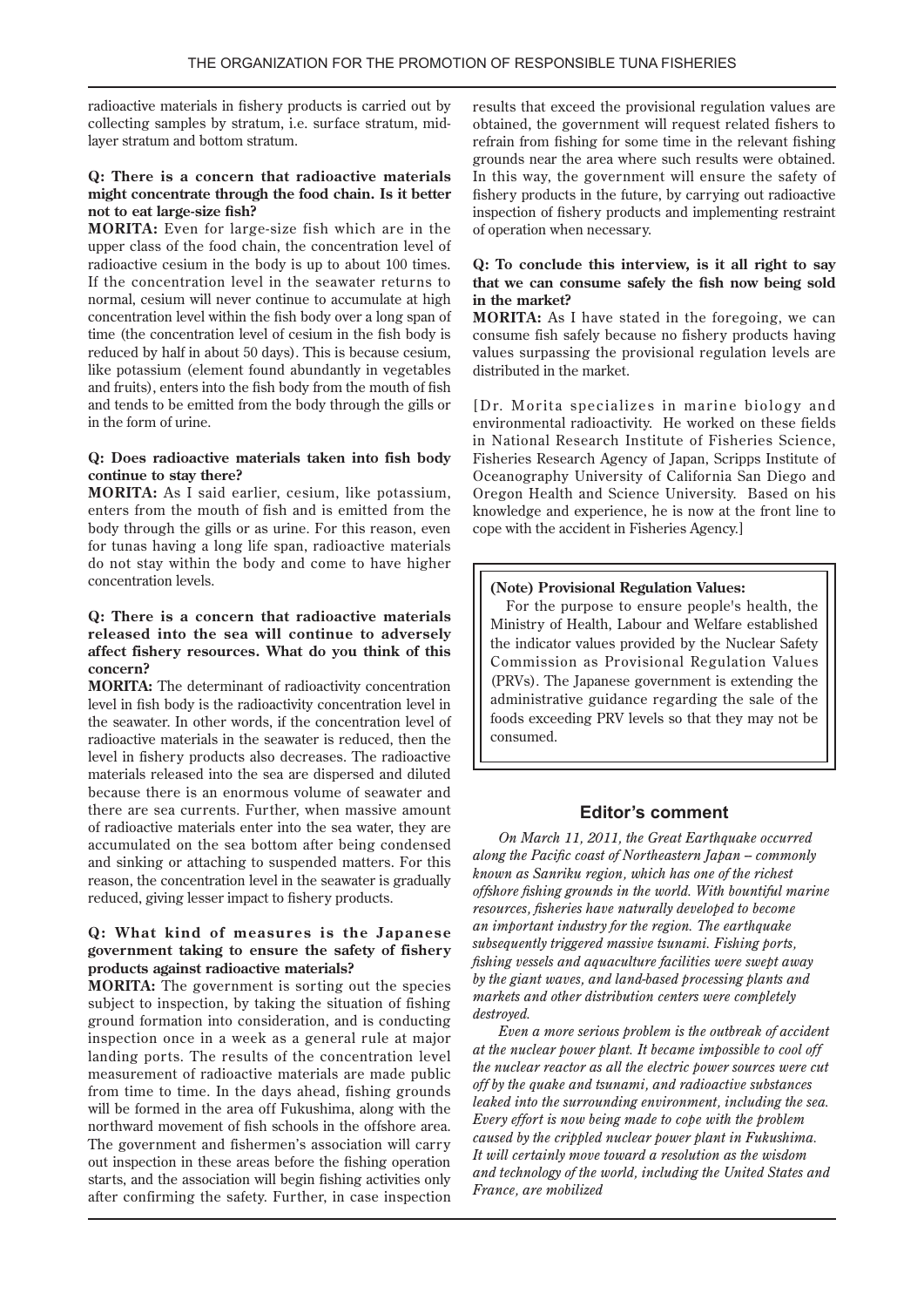### **Resource management**

# **Can tuna resources in Western and Central Pacific be** recovered?

### Tightening of FAD regulations is much desired

### Dr. Ziro Suzuki. Tuna Scientist

the state of the stock of bigeye tuna has not been improving in a desired way. The principal cause of this situation is that the catch of bigeye by purseseine fishing vessels has not been reduced. It was in 2009 that the Western and Central Pacific Fisheries Commission (WCPFC) launched on regulations of fishing, centering on the restriction of purse-seine operations using the Fish Aggregating Devices (FADs), and reduction of catch by longline fishing vessels. The prohibition period of the use of FADs was set for two months in 2009, the first year of the introduction of the regulation. It is to be extended to three months in 2010-2011. But the catch of bigeye by purse-seiners outside the FAD prohibition period remained the same as in the period before the introduction of the measure. As a result, no effects of the regulation have been obtained.

In the regulation of bigeye catch by purse-seine vessels, member countries are entitled to choose from either (1) no-fishing during the FAD prohibition period or (2) the regulation to reduce their catch. All members except Japan and the Philippines chose no-fishing during the FAD prohibition period. Japan chose the reduction of catch by 30%, which ensures the reduction of catch volume because Japan has a sampling system designed to grasp accurately the catch volume of juvenile bigeye caught incidentally in purse-seine operations. From 2011, however, all the countries agreed to take concerted actions to comply with the 3-month prohibition of FADs as regulations of purseseine fishing. With respect to longline fishing, on the other hand, the regulation is designed to reduce the catch by 30% by gradual steps over a span of three years. In this regard, regulations are at least being complied with.

Japan is abiding by the established catch regulations both for purse-seining and longlining. But FAD regulations for purse-seine fishing by other countries did not generate the anticipated effects. FAD operations have high fishing efficiency, and the efficiency has been enhanced year by year. Even if prohibition is enforced for a few months, no limit has been imposed on catching bigeye outside the prohibition period. As the catch of small-size tunas cannot be curtailed, there is no benefit for longline fishing that catches largesize fish. Rather, longline fishers alone are put at a disadvantage because their catch quotas are even more reduced. FAD fishing operation is primarily aimed at catching skipjack, but at the same time it catches incidentally the immature bigeye and yellowfin tunas.

To the present, efforts have been made to explore ways to reduce the catch of immature fish of these two species, without reducing the catch of skipjack. But no effective methods have been found.

In part of the purse-seine industry, there appears to be a move to level up the discovery rate of fish schools not aggregating around floating objects, etc. (called "sumure in Japanese) by using a helicopter in anticipation of reinforcement of FAD regulations in the days ahead. It seems that the right course to be taken is to advance toward enhancing the rate of successful catch in fishing targeting schools not aggregating around floating objects in the future. Drastic extension of FAD prohibition period, including total prohibition of the use of FADs, will become a central agenda at the WCPFC meetings in the future.

It should not be overlooked here that overcapacity, especially overcapacity of purse-seine fishing, exists in the background of this issue. Present potential capacity of purse seine catch exceeds grossly the current catch that should be reduced. While the need to reduce the overcapacity is seriously debated on one hand, purseseine fishing efforts are actually increasing, on the other.

Japan's proposal to freeze the number of purse-seine fishing vessels, tabled at the WCPFC annual meeting last year, gained considerable number of supporting views as a general approach, but at the same time, a number of issues were raised in relation to its implementation. It was unfortunate that the proposal was not adopted because time for debate ran out. The solution of the issue of overcapacity has a basic importance, and the reinforcement of FAD regulation can be viewed as an issue derived from it.